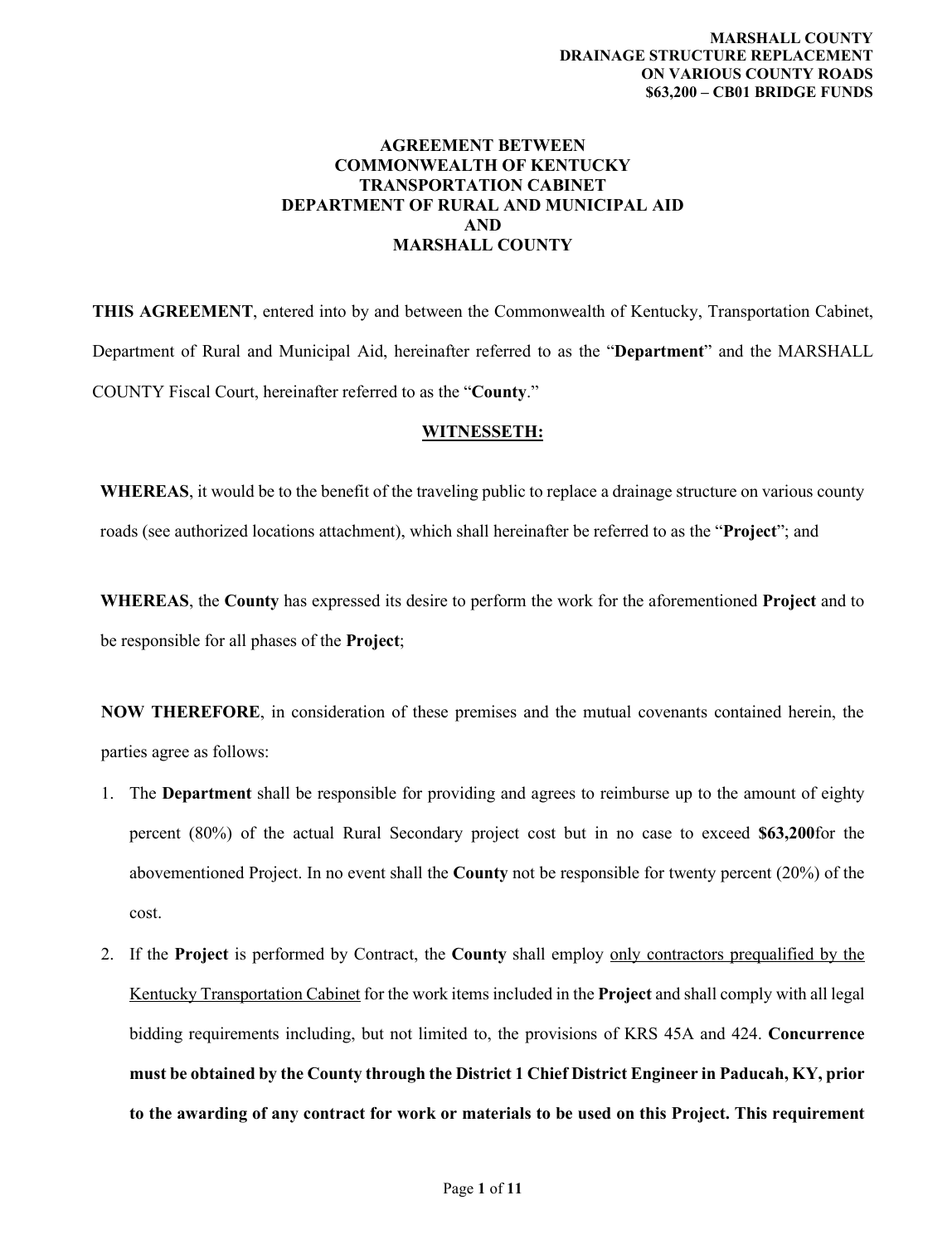**shall not be limited to, but shall specifically apply to, all 20-foot bridges and above, defined as inventoried structures.**

- 3. The **County** shall cause the **Project** to be constructed to a level which meets applicable county road and bridge standards (all bridges will be required to meet or exceed an H-20 loading); *approval from Bridge Preservation Branch of Division of Maintenance MUST BE OBTAINED before ANY additional load is added to any inventoried structure.* Furthermore, all materials paid for by the **Department** used on, or incorporated into, the **Project** shall meet the requirements specified in the Highway Department's Specifications for Road and Bridge Construction, current edition of State Specifications guidelines. The **County** will obtain any required permits or approval of plans for work to be accomplished on state-owned right-of-way from the **Cabinet's District 1 Office in Paducah, KY**. These requirements shall not be limited to, but shall specifically apply to, all 20-foot and above, bridges, defined as inventoried structures.
- 4. *If the proposed structure is inventoried (20 feet or longer) the designer shall be required to load rate all three (3) sided structures in accordance with the current edition of the Manual for Bridge Evaluation (MBE), AASHTO, Load and Resistance Factor Rating method (LRFR), current edition, and the Bridge Maintenance Procedures Manual. A list of the required rating trucks must be obtained from the Division of Maintenance/Bridge Maintenance Branch*. *Ratings shall be performed on all required trucks and must be included in the design calculations.* All costs to perform these ratings are incidental to the three (3) sided structure. Load Rating for County Route reference sheets are attached and will be used when pertaining to culverts prior to opening to the public.
- 5. To the extent permitted by law, the **County** shall indemnify and hold harmless the **Department** and all of its officers, agents, and employees from all suits, actions, or claims of any character because of any injuries or damages received by any person, persons, or property resulting from construction of the **Project**.
- 6. The **County** agrees to be responsible for all cost associated with this project over and above eighty percent (80%) of the actual **Project** cost. The **County** further agrees to be responsible for all of the costs over and above **\$(agreement amount)**.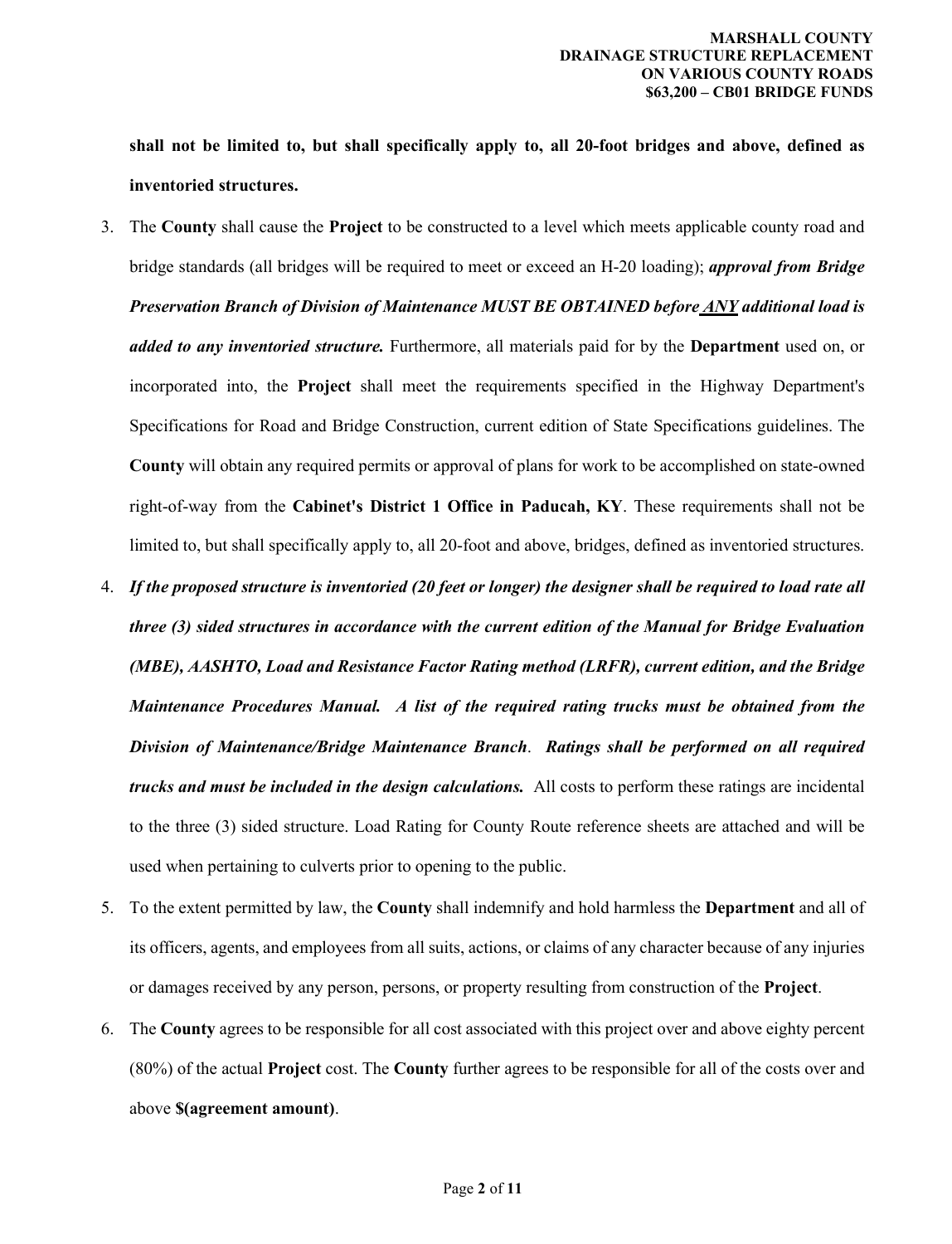- 7. The effective date of this Agreement is the date of signature by the Secretary of the Transportation Cabinet. The Term of Eligible Reimbursement under this Agreement shall be three (3) years from the date of its execution unless extended or amended by written Agreement in accordance with the provisions of KRS 45A. Any and all funding obligated for any phase of this **Project** shall be available to reimburse the **County** for eligible work activities completed and costs incurred prior to expiration.
- 8. The **County** shall maintain for a period of three (3) years after the Rural Secondary Office within the **Department** issues a project close date, all records of material, equipment, and labor costs involved in the performance of the work for the **Project**. These records may be subject to audit by the Transportation Cabinet. **In order to obtain reimbursement from the Department for the Project, the County shall submit to the Office of Rural and Secondary Roads documented invoices of materials, equipment, and labor used on the Project, including certification that the work was accomplished on a publicly maintained facility in accordance with this agreement.**
- 9. The **County** may submit current billing reflecting the actual cost of the project during any given work period. This bill should indicate if it is for partial payment or final payment. The current billings will be paid within a reasonable time after receipt of same by the **Department**; however, in no event is the **County**  to submit billings for work performed for less than a thirty-day (30) period.
- 10. The **Department** reserves the right to inspect the methods used in order to perform the work necessary to successfully complete the **Project** and also reserves the right to cease all work commenced under the terms of this agreement at any time.
- 11. The **County** will pass the attached Resolution and a copy of that resolution shall be attached to and made a part of this Agreement.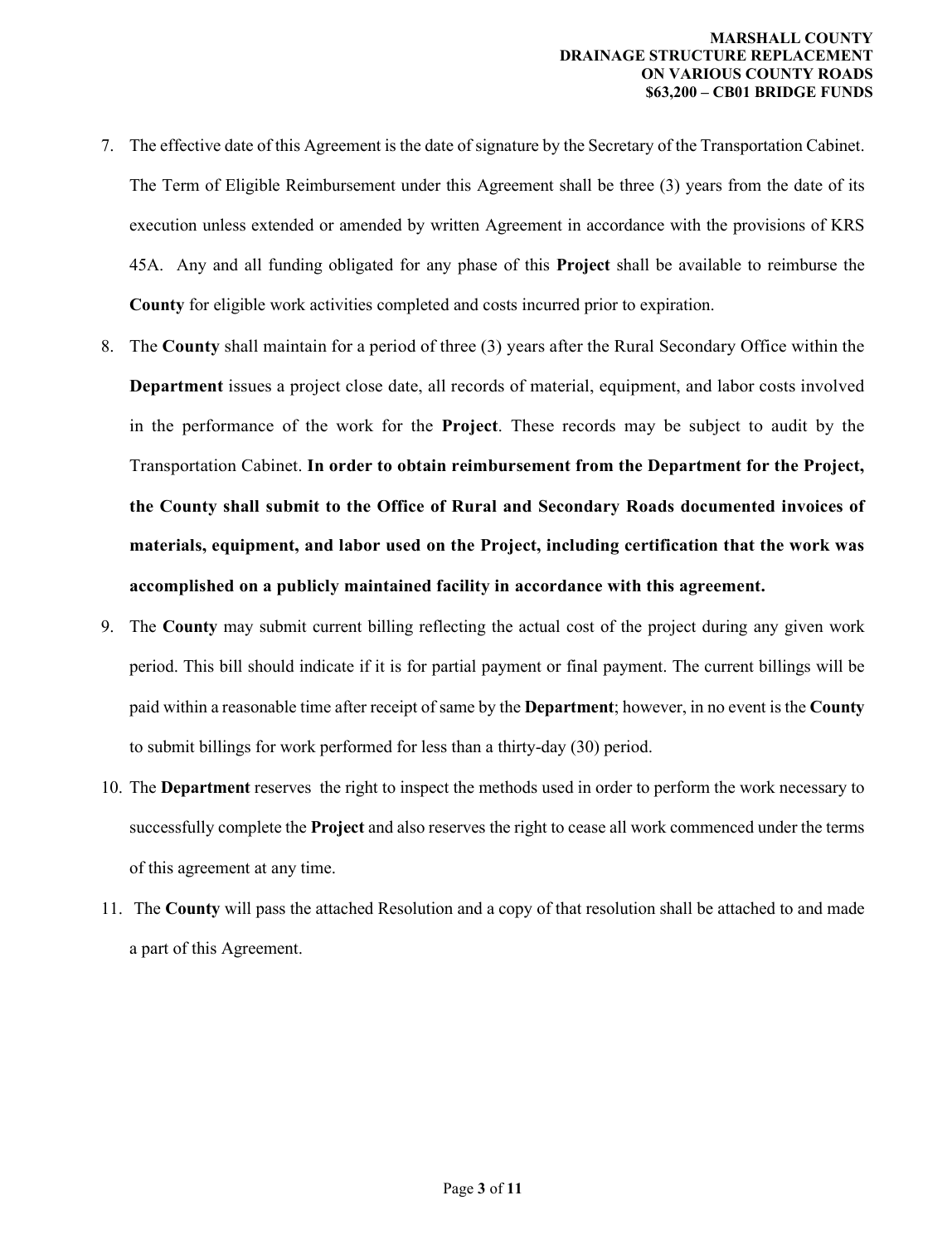# **MOA/PSC Exception Standard Terms and Conditions Revised December 2019**

**Whereas**, the first party, the state agency, has concluded that either state personnel are not available to perform said function, or it would not be feasible to utilize state personnel to perform said function; and **Whereas,** the second party, the Contractor, is available and qualified to perform such function; and **Whereas**, for the abovementioned reasons, the state agency desires to avail itself of the services of the second party;

**NOW THEREFORE**, the following terms and conditions are applicable to this contract:

### **1.00 Effective Date:**

This contract is not effective until the Secretary of the Finance and Administration Cabinet or his authorized designee has approved the contract and until the contract has been submitted to the Legislative Research Commission, Government Contract Review Committee ("LRC"). However, in accordance with KRS 45A.700, contracts in aggregate amounts of \$10,000 or less are exempt from review by the committee and need only be filed with the committee within 30 days of their effective date for informational purposes.

KRS 45A.695(7) provides that payments on personal service contracts and memoranda of agreement shall not be authorized for services rendered after government contract review committee disapproval, unless the decision of the committee is overridden by the Secretary of the Finance and Administration Cabinet or agency head, if the agency has been granted delegation authority by the Secretary.

## **2.00 LRC Policies:**

## **This section does not apply to governmental or quasi-governmental entities.**

Pursuant to KRS 45A.725, LRC has established policies which govern rates payable for certain professional services. These are located on the LRC webpage

<https://apps.legislature.ky.gov/moreinfo/Contracts/homepage.html>and would impact any contract established under KRS 45A.690 et seq., where applicable.

### **3.00 Choice of Law and Forum:**

#### **This section does not apply to governmental or quasi-governmental entities.**

This contract shall be governed by and construed in accordance with the laws of the Commonwealth of Kentucky. Any action brought against the Commonwealth on the contract, including but not limited to actions either for breach of contract or for enforcement of the contract, shall be brought in Franklin Circuit Court, Franklin County, Kentucky in accordance with KRS 45A.245.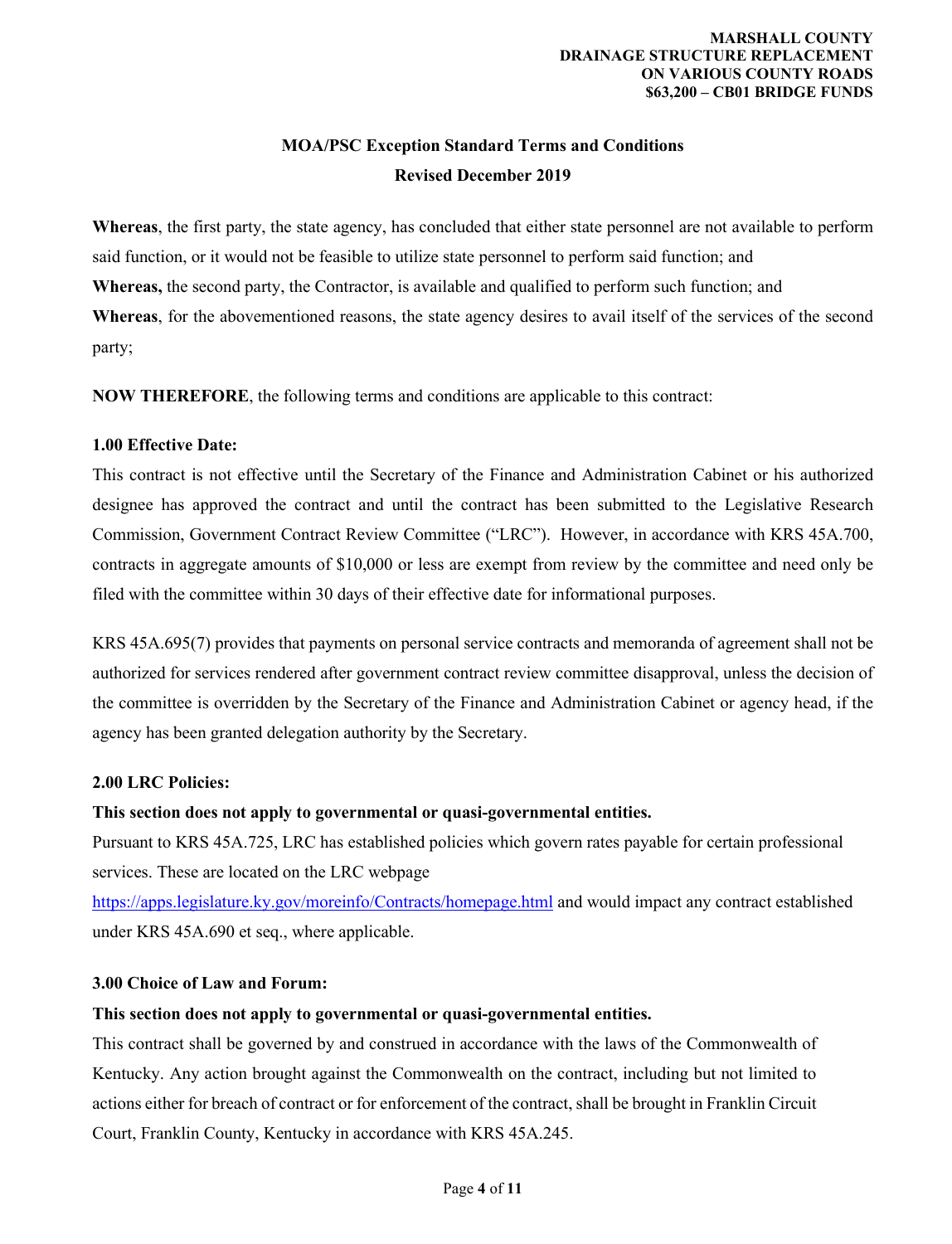#### **MARSHALL COUNTY DRAINAGE STRUCTURE REPLACEMENT ON VARIOUS COUNTY ROADS \$63,200 – CB01 BRIDGE FUNDS**

#### **4.00 EEO Requirements**

The Equal Employment Opportunity Act of 1978 applies to All State government projects with an estimated value exceeding \$500,000. The contractor shall comply with all terms and conditions of the Act.

#### **5.00 Cancellation:**

Both parties shall have the right to terminate and cancel this contract at any time not to exceed thirty (30) days' written notice served on the other party by registered or certified mail.

#### **6.00 Funding Out Provision**:

The state agency may terminate this contract if funds are not appropriated to the contracting agency or are not otherwise available for the purpose of making payments without incurring any obligation for payment after the date of termination, regardless of the terms of the contract. The state agency shall provide the Contractor thirty (30) calendar days' written notice of termination of the contract due to lack of available funding.

#### **7.00 Reduction in Contract Worker Hours:**

The Kentucky General Assembly may allow for a reduction in contract worker hours in conjunction with a budget balancing measure for some professional and non-professional service contracts. If under such authority the agency is required by Executive Order or otherwise to reduce contract hours, the agreement will be reduced by the amount specified in that document. If the contract funding is reduced, then the scope of work related to the contract may also be reduced commensurate with the reduction in funding. This reduction of the scope shall be agreeable to both parties and shall not be considered a breach of contract.

#### **8.00 Authorized to do Business in Kentucky:**

#### **This section does not apply to governmental or quasi-governmental entities.**

The Contractor affirms that it is properly authorized under the laws of the Commonwealth of Kentucky to conduct business in this state and will remain in good standing to do business in the Commonwealth of Kentucky for the duration of any contract awarded.

The Contractor shall maintain certification of authority to conduct business in the Commonwealth of Kentucky during the term of this contract. Such registration is obtained from the Secretary of State, who will also provide the certification thereof.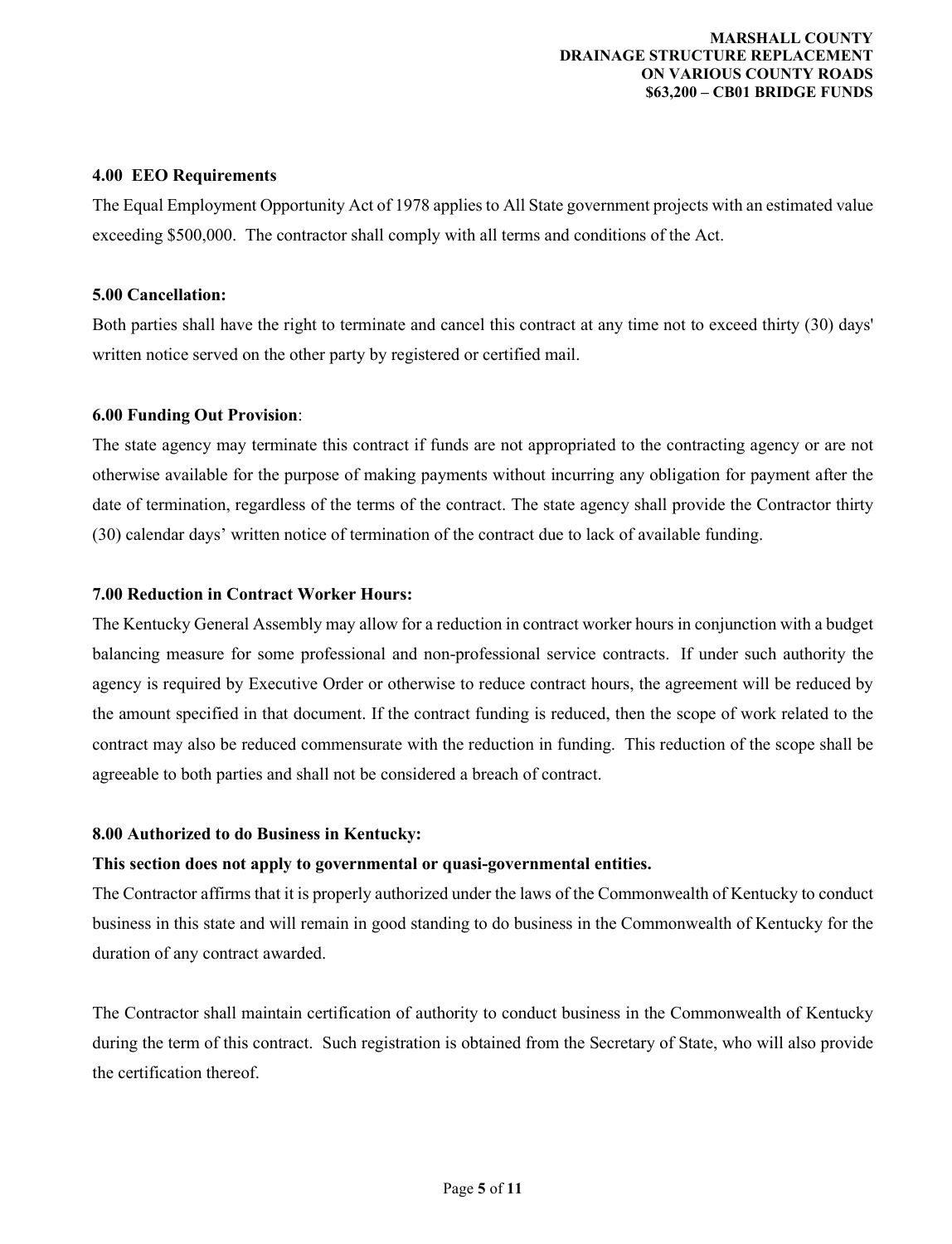#### **MARSHALL COUNTY DRAINAGE STRUCTURE REPLACEMENT ON VARIOUS COUNTY ROADS \$63,200 – CB01 BRIDGE FUNDS**

#### **Registration with the Secretary of State by a Foreign Entity:**

Pursuant to KRS 45A.480(1)(b), an agency, department, office, or political subdivision of the Commonwealth of Kentucky shall not award a state contract to a person that is a foreign entity required by KRS 14A.9-010 to obtain a certificate of authority to transact business in the Commonwealth ("certificate") from the Secretary of State under KRS 14A.9-030 unless the person produces the certificate within fourteen (14) days of the bid or proposal opening. Therefore, foreign entities should submit a copy of their certificate with their solicitation response. If the foreign entity is not required to obtain a certificate as provided in KRS 14A.9-010, the foreign entity should identify the applicable exception in its solicitation response. Foreign entity is defined within KRS 14A.1-070.

# **For all foreign entities required to obtain a certificate of authority to transact business in the Commonwealth, if a copy of the certificate is not received by the contracting agency within the time frame identified above, the foreign entity's solicitation response shall be deemed non-responsive or the awarded contract shall be cancelled.**

Businesses can register with the Secretary of State at <https://onestop.ky.gov/Pages/default.aspx>

#### **9.00 Invoices for fees:**

#### **This section does not apply to governmental or quasi-governmental entities.**

The Contractor shall maintain supporting documents to substantiate invoices and shall furnish same if required by state government.

#### **10.00 Travel expenses, if authorized:**

#### **This section does not apply to governmental or quasi-governmental entities.**

The Contractor shall be paid for no travel expenses unless and except as specifically authorized by the specifications of this contract or authorized in advance and in writing by the Commonwealth. The Contractor shall maintain supporting documents that substantiate every claim for expenses and shall furnish same if requested by the Commonwealth.

#### **11.00 Other expenses, if authorized herein:**

### **This section does not apply to governmental or quasi-governmental entities.**

The Contractor shall be reimbursed for no other expenses of any kind, unless and except as specifically authorized within the specifications of this contract or authorized in advance and in writing by the Commonwealth.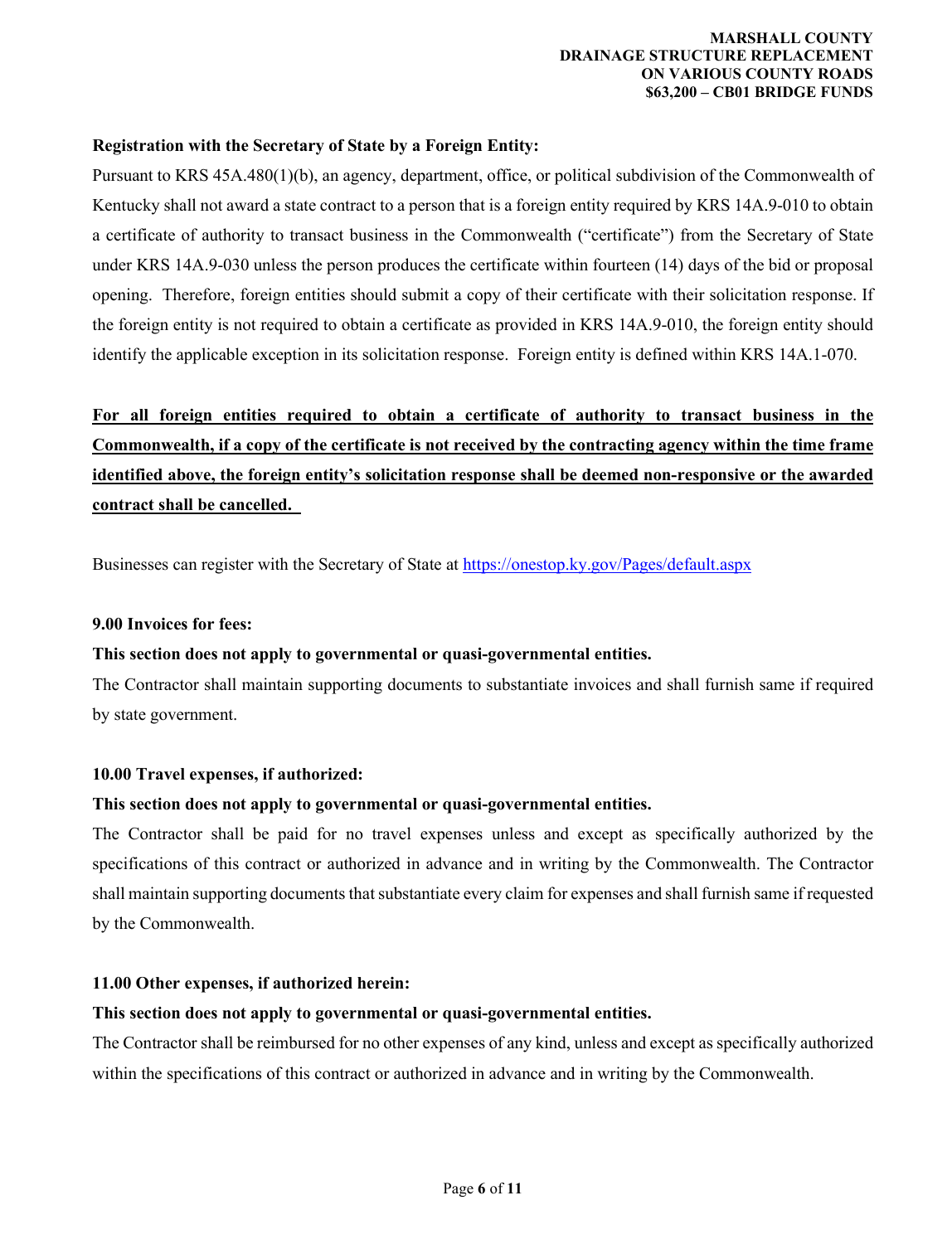If the reimbursement of such expenses is authorized, the reimbursement shall be only on an out-of-pocket basis. Request for payment of same shall be processed upon receipt from the Contractor of valid, itemized statements submitted periodically for payment at the time any fees are due. The Contractor shall maintain supporting documents that substantiate every claim for expenses and shall furnish same if requested by the Commonwealth.

#### **12.00 Purchasing and specifications:**

#### **This section does not apply to governmental or quasi-governmental entities.**

The Contractor certifies that he/she will not attempt in any manner to influence any specifications to be restrictive in any way or respect nor will he/she attempt in any way to influence any purchasing of services, commodities or equipment by the Commonwealth of Kentucky. For the purpose of this paragraph and the following paragraph that pertains to conflict-of interest laws and principles, "he/she" is construed to mean "they" if more than one person is involved and if a firm, partnership, corporation, or other organization is involved, then "he/she" is construed to mean any person with an interest therein.

#### **13.00 Conflict-of-interest laws and principles**:

#### **This section does not apply to governmental or quasi-governmental entities.**

The Contractor certifies that he/she is legally entitled to enter into this contract with the Commonwealth of Kentucky, and by holding and performing this contract, he/she will not be violating either any conflict of interest statute (KRS 45A.330-45A.340, 45A.990, 164.390), or KRS 11A.040 of the executive branch code of ethics, relating to the employment of former public servants.

#### **14.00 Campaign finance:**

#### **This section does not apply to governmental or quasi-governmental entities.**

The Contractor certifies that neither he/she nor any member of his/her immediate family having an interest of 10% or more in any business entity involved in the performance of this contract, has contributed more than the amount specified in KRS 121.056(2), to the campaign of the gubernatorial candidate elected at the election last preceding the date of this contract. The Contractor further swears under the penalty of perjury, as provided by KRS 523.020, that neither he/she nor the company which he/she represents, has knowingly violated any provisions of the campaign finance laws of the Commonwealth, and that the award of a contract to him/her or the company which he/she represents will not violate any provisions of the campaign finance laws of the Commonwealth.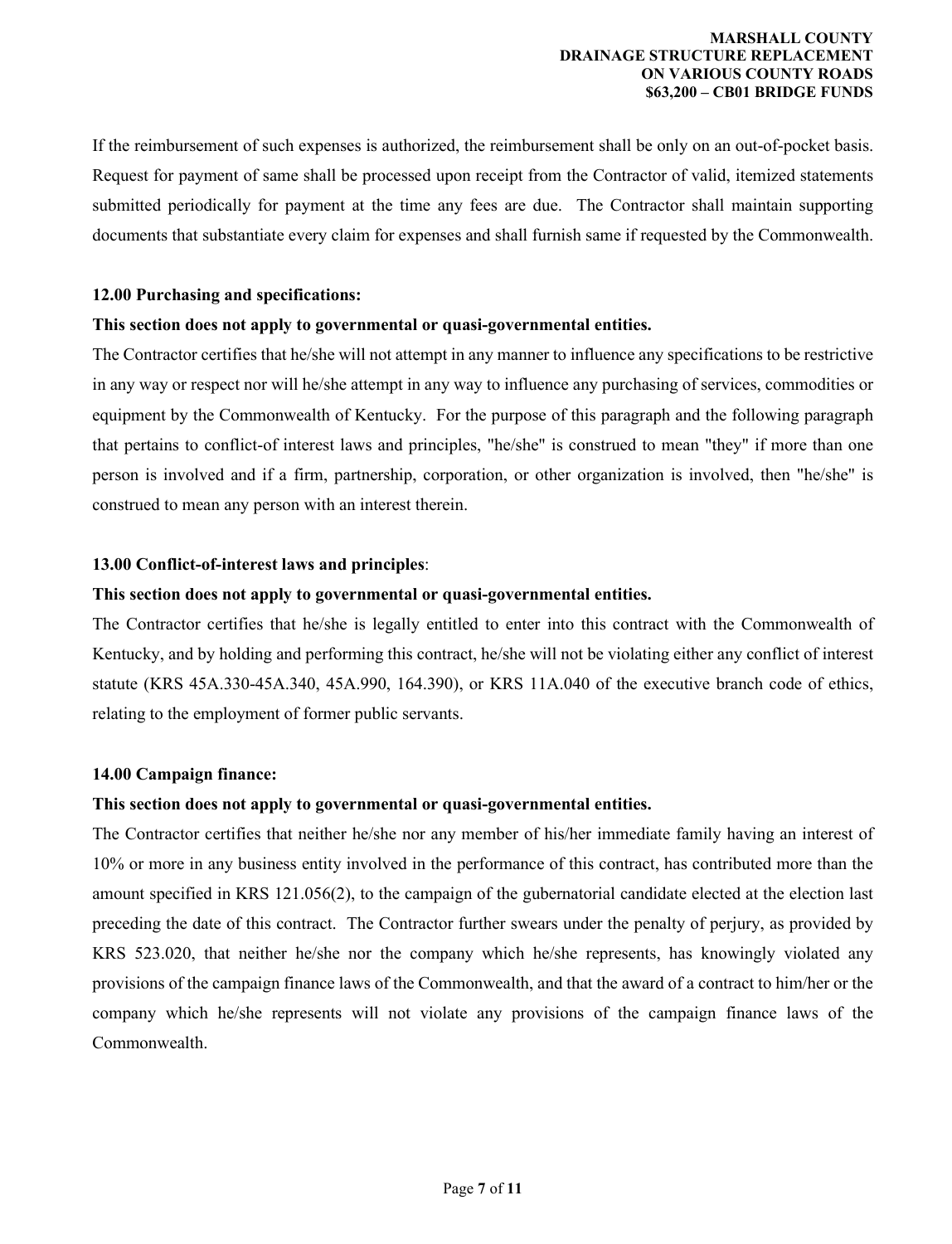#### **15.00 Access to Records:**

The state agency certifies that it is in compliance with the provisions of KRS 45A.695, "Access to contractor's books, documents, papers, records, or other evidence directly pertinent to the contract." The Contractor, as defined in KRS 45A.030, agrees that the contracting agency, the Finance and Administration Cabinet, the Auditor of Public Accounts, and the Legislative Research Commission, or their duly authorized representatives, shall have access to any books, documents, papers, records, or other evidence, which are directly pertinent to this agreement for the purpose of financial audit or program review. The Contractor also recognizes that any books, documents, papers, records, or other evidence, received during a financial audit or program review shall be subject to the Kentucky Open Records Act, KRS 61.870 to 61.884. Records and other prequalification information confidentially disclosed as part of the bid process shall not be deemed as directly pertinent to the agreement and shall be exempt from disclosure as provided in KRS 61.878(1)(c).

#### **16.00 Social security: (check one)**

#### **This section does not apply to governmental or quasi-governmental entities.**

The parties are cognizant that the state is not liable for social security contributions, pursuant to 42 U.S. Code, section 418, relative to the compensation of the second party for this contract.

The parties are cognizant that the state is liable for social security contributions, pursuant to 42 U.S. Code, section 418, relative to the compensation of the second party for this contract.

#### **17.00 Violation of tax and employment laws**:

KRS 45A.485 requires the Contractor and all subcontractors performing work under the contract to reveal to the Commonwealth, prior to the award of a contract, any final determination of a violation by the Contractor within the previous five (5) year period of the provisions of KRS chapters 136, 139, 141, 337, 338, 341, and 342. These statutes relate to corporate and utility tax, sales and use tax, income tax, wages and hours laws, occupational safety and health laws, unemployment insurance laws, and workers compensation insurance laws, respectively

To comply with the provisions of KRS 45A.485, the Contractor and all subcontractors performing work under the contract shall report any such final determination(s) of violation(s) to the Commonwealth by providing the following information regarding the final determination(s): the KRS violated, the date of the final determination, and the state agency which issued the final determination.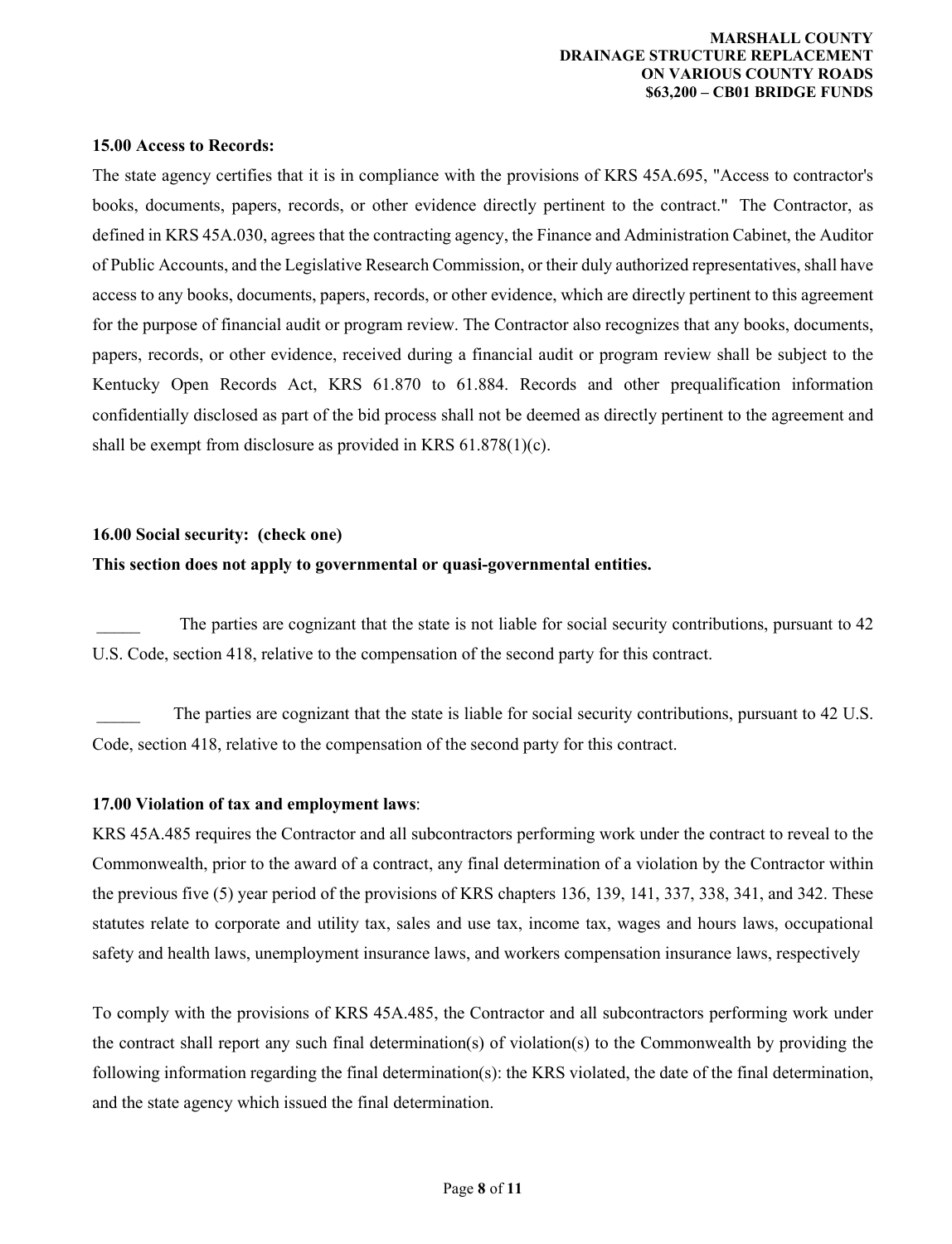KRS 45A.485 also provides that, for the duration of any contract, the Contractor and all subcontractors performing work under the contract shall be in continuous compliance with the provisions of those statutes, which apply to their operations, and that their failure to reveal a final determination, as described above, or failure to comply with the above statutes for the duration of the contract, shall be grounds for the Commonwealth's cancellation of the contract and their disqualification from eligibility for future state contracts for a period of two (2) years.

Contractor must check one:

The Contractor has not violated any of the provisions of the above statutes within the previous five  $(5)$ year period.

The Contractor has violated the provisions of one or more of the above statutes within the previous five (5) year period and has revealed such final determination(s) of violation(s). Attached is a list of such determination(s), which includes the KRS violated, the date of the final determination, and the state agency which issued the final determination.

#### **18.00 Discrimination:**

This section applies only to contracts disbursing federal funds, in whole or part, when the terms for receiving those funds mandate its inclusion. Discrimination (because of race, religion, color, national origin, sex, sexual orientation, gender identity, age, or disability) is prohibited. During the performance of this contract, the Contractor agrees as follows:

 The Contractor will not discriminate against any employee or applicant for employment because of race, religion, color, national origin, sex, sexual orientation, gender identity or age. The Contractor further agrees to comply with the provisions of the Americans with Disabilities Act (ADA), Public Law 101-336, and applicable federal regulations relating thereto prohibiting discrimination against otherwise qualified disabled individuals under any program or activity. The Contractor agrees to provide, upon request, needed reasonable accommodations. The Contractor will take affirmative action to ensure that applicants are employed and that employees are treated during employment without regard to their race, religion, color, national origin, sex, sexual orientation, gender identity, age or disability. Such action shall include, but not be limited to the following: employment, upgrading, demotion or transfer; recruitment or recruitment advertising; layoff or termination; rates of pay or other forms of compensations; and selection for training, including apprenticeship. The Contractor agrees to post in conspicuous places, available to employees and applicants for employment, notices setting forth the provisions of this non-discrimination clause.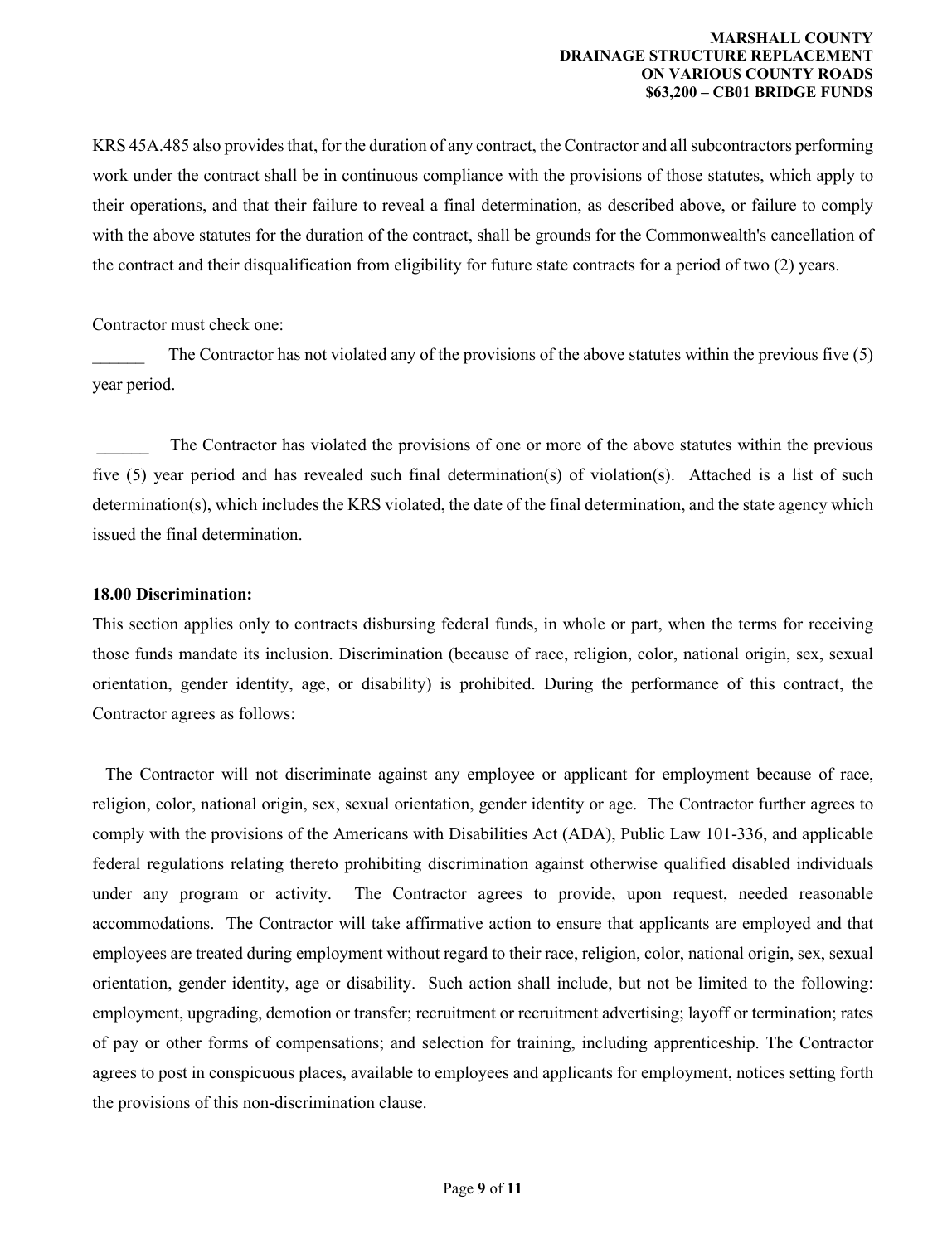In all solicitations or advertisements for employees placed by or on behalf of the Contractor, the Contractor will state that all qualified applicants will receive consideration for employment without regard to race, religion, color, national origin, sex, sexual orientation, gender identity, age or disability.

 The Contractor will send to each labor union or representative of workers with which he/she has a collective bargaining agreement or other contract or understanding a notice advising the said labor union or workers' representative of the Contractor's commitments under this section and shall post copies of the notice in conspicuous places available to employees and applicants for employment. The Contractor will take such action with respect to any subcontract or purchase order as the administering agency may direct as a means of enforcing such provisions, including sanctions for noncompliance.

 The Contractor will comply with all provisions of Executive Order No. 11246 of September 24, 1965, as amended, and of the rules, regulations and relevant orders of the Secretary of Labor.

 The Contractor will furnish all information and reports required by Executive Order No. 11246 of September 24, 1965, as amended, and by the rules, regulations and orders of the Secretary of Labor, or pursuant thereto, and will permit access to his/her books, records and accounts by the administering agency and the Secretary of Labor for purposes of investigation to ascertain compliance with such rules, regulations and orders.

 In the event of the Contractor's noncompliance with the nondiscrimination clauses of this contract or with any of the said rules, regulations or orders, this contract may be cancelled, terminated or suspended in whole or in part, and the Contractor may be declared ineligible for further government contracts or federally-assisted construction contracts in accordance with procedures authorized in Executive Order No. 11246 of September 24, 1965, as amended, and such other sanctions that may be imposed and remedies invoked as provided in or as otherwise provided by law.

 The Contractor will include the provisions of paragraphs (1) through (7) of section 202 of Executive Order 11246 in every subcontract or purchase order unless exempted by rules, regulations or orders of the Secretary of Labor, issued pursuant to section 204 of Executive Order No. 11246 of September 24, 1965, as amended, so that such provisions will be binding upon each subcontractor or vendor. The Contractor will take such action with respect to any subcontract or purchase order as the administering agency may direct as a means of enforcing such provisions including sanctions for noncompliance; provided, however, that in the event a Contractor becomes involved in, or is threatened with, litigation with a subcontractor or vendor as a result of such direction by the agency, the Contractor may request the United States to enter into such litigation to protect the interests of the United States.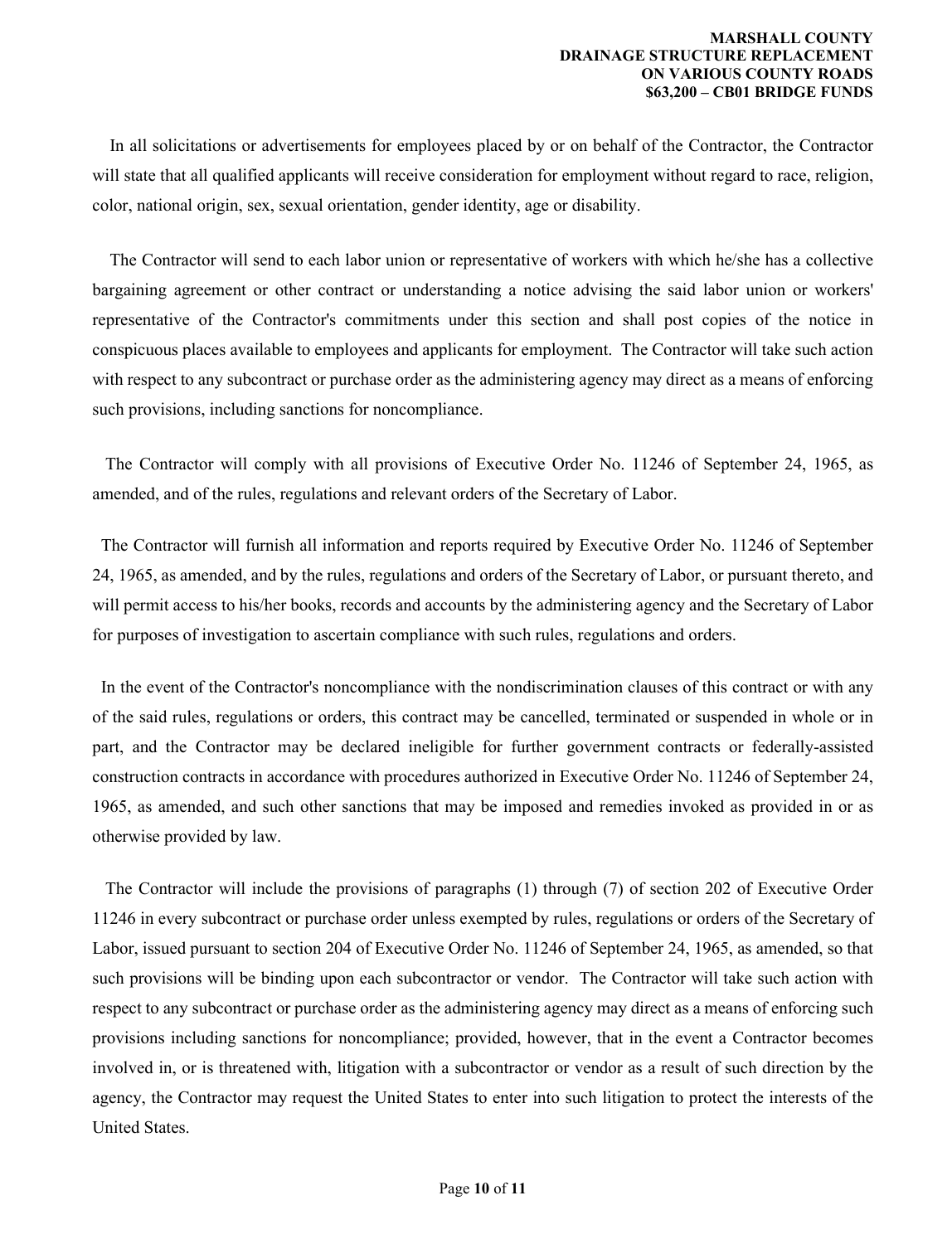**IN WITNESS WHEREOF**, the parties have caused this agreement to be executed by its officers, thereunto duly authorized.

**MARSHALL COUNTY FISCAL COURT**

**By: \_\_\_\_\_\_\_\_\_\_\_\_\_\_\_\_\_\_\_\_\_\_\_\_\_\_\_\_\_\_\_\_\_ Date: \_\_\_\_\_\_\_\_\_\_ COUNTY JUDGE/EXECUTIVE**

**TRANSPORTATION CABINET USE:**

**APPROVED AS TO FORM AND LEGALITY:**

**By: \_\_\_\_\_\_\_\_\_\_\_\_\_\_\_\_\_\_\_\_\_\_\_\_\_\_\_\_\_\_\_\_\_ Date: \_\_\_\_\_\_\_\_\_\_\_ OFFICE OF LEGAL SERVICES**

**TRANSPORTATION CABINET DEPARTMENT OF RURAL AND MUNICIPAL AID**

 **DEPARTMENT COMMISSIONER**

**By: \_\_\_\_\_\_\_\_\_\_\_\_\_\_\_\_\_\_\_\_\_\_\_\_\_\_\_\_\_\_\_\_\_ Date: \_\_\_\_\_\_\_\_\_\_\_\_** 

**COMMONWEALTH OF KENTUCKY TRANSPORTATION CABINET**

 **CABINET SECRETARY** 

**By: \_\_\_\_\_\_\_\_\_\_\_\_\_\_\_\_\_\_\_\_\_\_\_\_\_\_\_\_\_\_\_\_\_ Date: \_\_\_\_\_\_\_\_\_\_\_**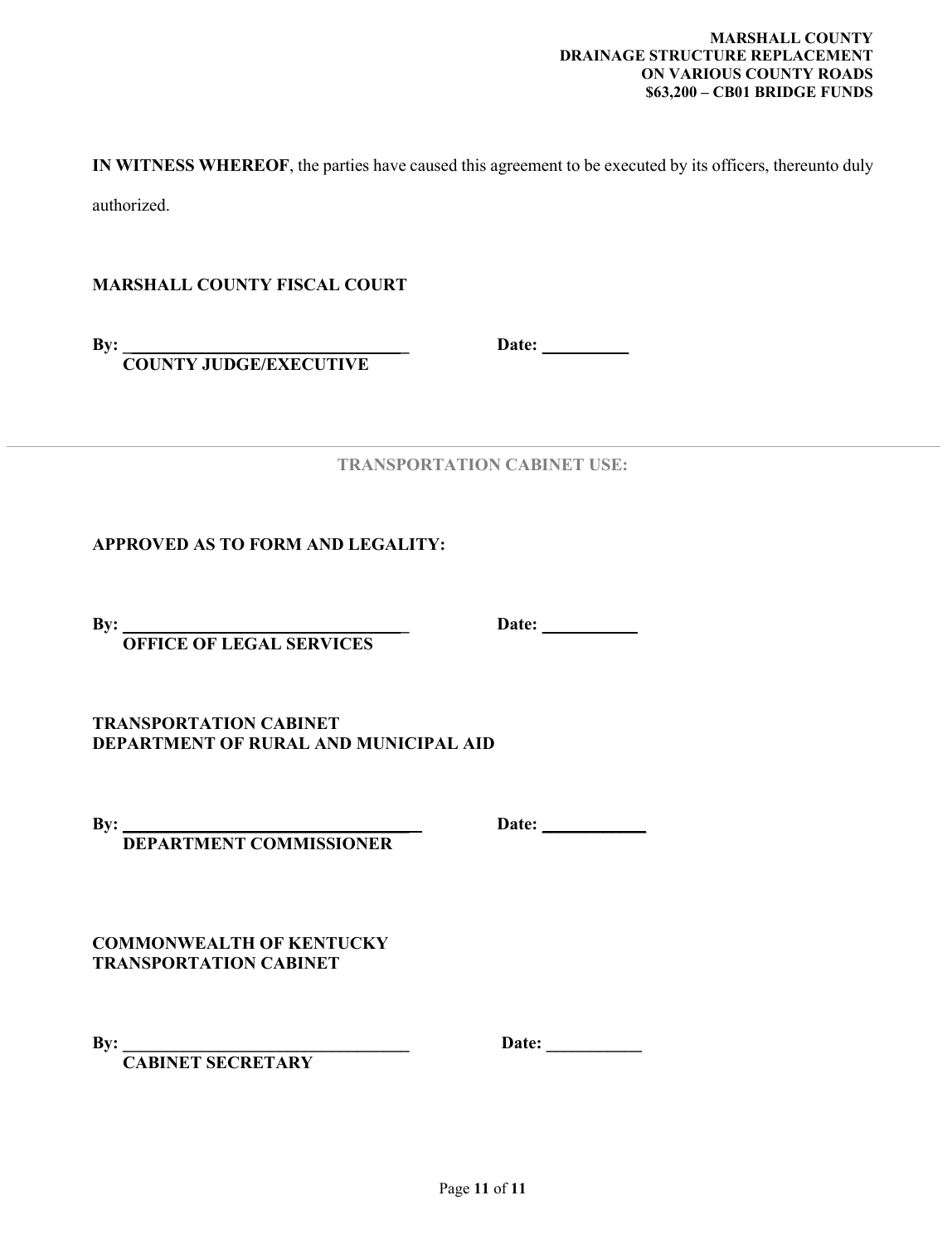| <b>AUTHORIZATION LOCATION</b> |               |              |                                       |              |                               |                                                                                                           |  |  |  |
|-------------------------------|---------------|--------------|---------------------------------------|--------------|-------------------------------|-----------------------------------------------------------------------------------------------------------|--|--|--|
| <b>ITEM</b><br><b>NUMBER</b>  | <b>COUNTY</b> | <b>DIST</b>  | <b>FACILITY NAME</b>                  | <b>ROUTE</b> | <b>LENGTH</b>                 | <b>SCOPE</b>                                                                                              |  |  |  |
| 1                             | Marshall      | 1            | <b>BARRETT ROAD</b>                   | CR 1393 A    | $0.290 - 0.300(0.010)$<br>MI) | DRAINAGE STRUCTURE - FROM US-62<br>NORTH 0.088 MILES, EXTENDING<br>NORTH TO ENDING MP 0.30.               |  |  |  |
| $\mathbf{1}$                  | Marshall      | $\mathbf{1}$ | <b>DEVOR ROAD</b>                     | CR 1112      | $0.150 - 0.158(0.008)$<br>MI) | DRAINAGE STRUCTURE - FROM CR<br>1061, SOUTH TO MP 0.15, EXTENDING<br>SOUTH TO ENDING MP 0.158.            |  |  |  |
| $\mathbf{1}$                  | Marshall      | $\mathbf{1}$ | <b>EMANUAL LANE</b>                   | CR 1318      | $0.110 - 0.150(0.040)$<br>MI) | DRAINAGE STRUCTURE - FROM CR<br>1270, WEST TO MP 0.11, EXTENDING<br>WEST TO ENDING MP 0.15.               |  |  |  |
| $\mathbf{1}$                  | Marshall      | $\mathbf{1}$ | <b>HOLLAND ROAD</b>                   | CR 1111      | $0.155 - 0.166(0.011)$<br>MI) | DRAINAGE STRUCTURE - FROM US 68.<br>NORTH .095 MILES, EXTENDING<br>NORTH TO ENDING MP 0.166.              |  |  |  |
| $\mathbf{1}$                  | Marshall      | $\mathbf{1}$ | <b>HOLLAND ROAD</b>                   | CR 1111      | $0.263 - 0.274(0.011)$<br>MI) | DRAINAGE STRUCTURE - FROM US 68.<br>NORTH .203 MILES, EXTENDING<br>NORTH TO ENDING MP 0.274.              |  |  |  |
| $\mathbf{1}$                  | Marshall      | $\mathbf{1}$ | <b>HOLLAND ROAD</b>                   | CR 1111      | 1.402 - 1.436 (0.034<br>MI)   | DRAINAGE STRUCTURE - FROM US 68.<br>NORTH 1.342 MILES, EXTENDING<br>NORTH TO ENDING MP 1.436.             |  |  |  |
| $\mathbf{1}$                  | Marshall      | $\mathbf{1}$ | <b>LOG CABIN LANE</b>                 | CR 1718      | $0.161 - 0.168(0.007)$<br>MI) | DRAINAGE STRUCTURE - FROM<br>CR1248, SOUTH TO MP 0.161,<br>EXTENDING SOUTH TO ENDING MP<br>0.168.         |  |  |  |
| $\mathbf{1}$                  | Marshall      | $\mathbf{1}$ | <b>SALEM CHAPEL -</b><br><b>NORTH</b> | CR 1109      | $0.100 - 0.140(0.040)$<br>MI) | DRAINAGE STRUCTURE - FROM US 68.<br>SOUTH 0.1 MILES, EXTENDING SOUTH<br>TO ENDING MP 0.14.                |  |  |  |
| $\mathbf{1}$                  | Marshall      | $\mathbf{1}$ | <b>SALEM CHAPEL -</b><br><b>NORTH</b> | CR 1109      | $0.228 - 0.250(0.022)$<br>MI) | DRAINAGE STRUCTURE - FROM US<br>68E, SOUTH TO MP 0.228, EXTENDING<br>SOUTH TO ENDING MP 0.25.             |  |  |  |
| $\mathbf{1}$                  | Marshall      | $\mathbf{1}$ | SALEM CHAPEL -<br><b>SOUTH</b>        | CR 1116      | $0.404 - 0.408(0.004)$<br>MI) | DRAINAGE STRUCTURE - FROM KY<br>408, SOUTH TO BEGINNING MP .404,<br>EXTENDING SOUTH TO ENDING MP.<br>408. |  |  |  |
| $\mathbf{1}$                  | Marshall      | $\mathbf{1}$ | SHARP-ELVA ROAD                       | CR 1418      | 2.649 - 2.657 (0.008<br>MI)   | DRAINAGE STRUCTURE - FROM CR<br>1415, NORTH 0.13 MILES, EXTENDING<br>NORTH TO ENDING MP 2.657.            |  |  |  |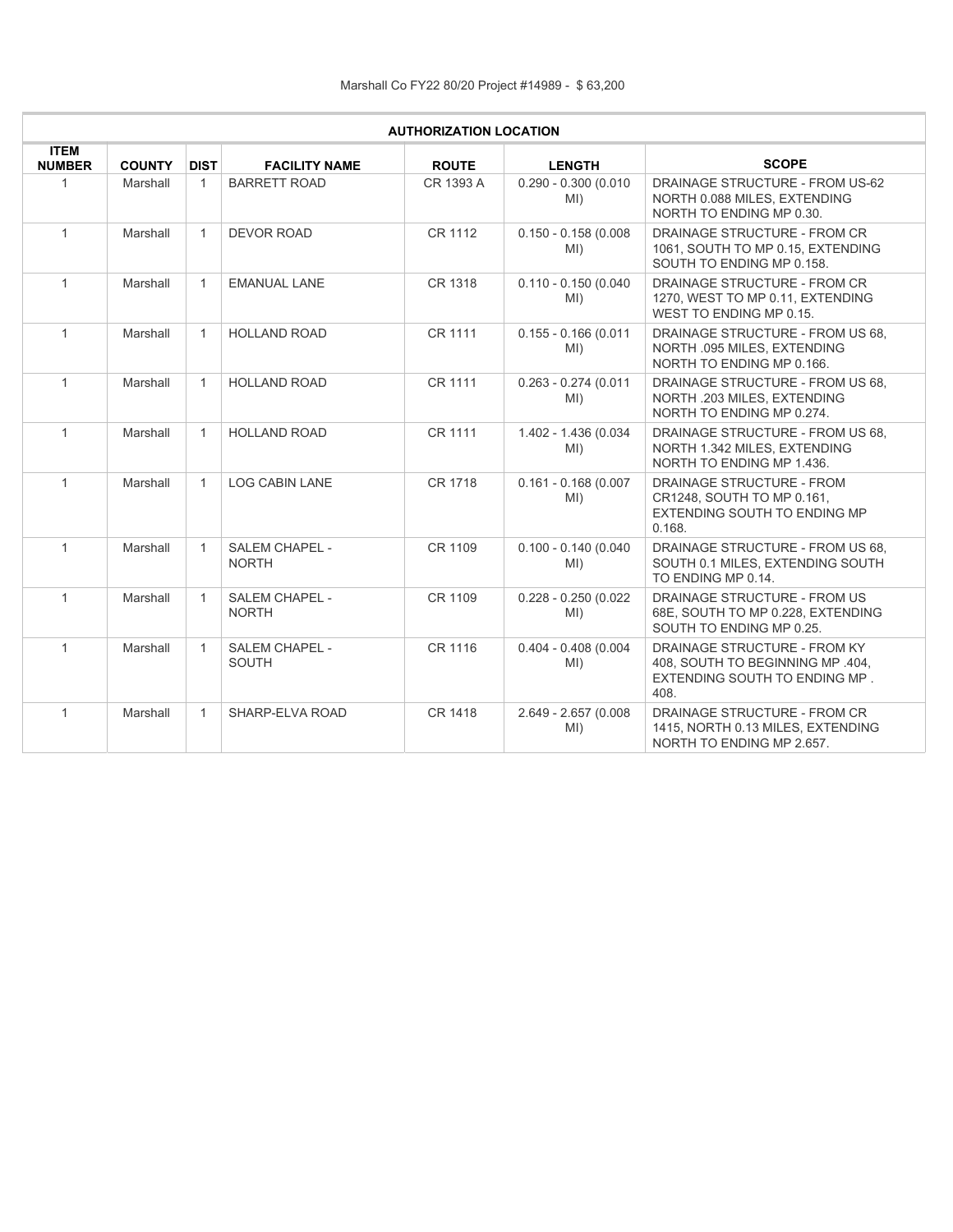# **Load Rating for County Routes**

A Load rating shall be required for all culverts, 20 feet and above, before they are opened to traffic. They shall be done using LRFR, Load and Resistance Factor Rating method. They shall be done in accordance with the AASHTO MBE (The Manual for Bridge Evaluation, current edition); the AASHTO LRFD Bridge Design Specifications, current edition; the FHWA Load Rating for the FAST Act's Emergency Vehicles; and the Kentucky Bridge Inspection Procedures Manual, current edition.

Ratings shall be provided for design loads using HL93 for Inventory and Operating; legal loads for KYTC's Types 1‐4 Posting trucks and Single‐ Unit Specialized Hauling Vehicles 4‐7, and Emergency Vehicles EV2 and EV3.

The axle spacing and weight of the rating vehicles are shown in the following figures. See AASHTO LRFD Bridge Design Specifications for details on HL93.



Figure 1: KYTC Standard Analysis Trucks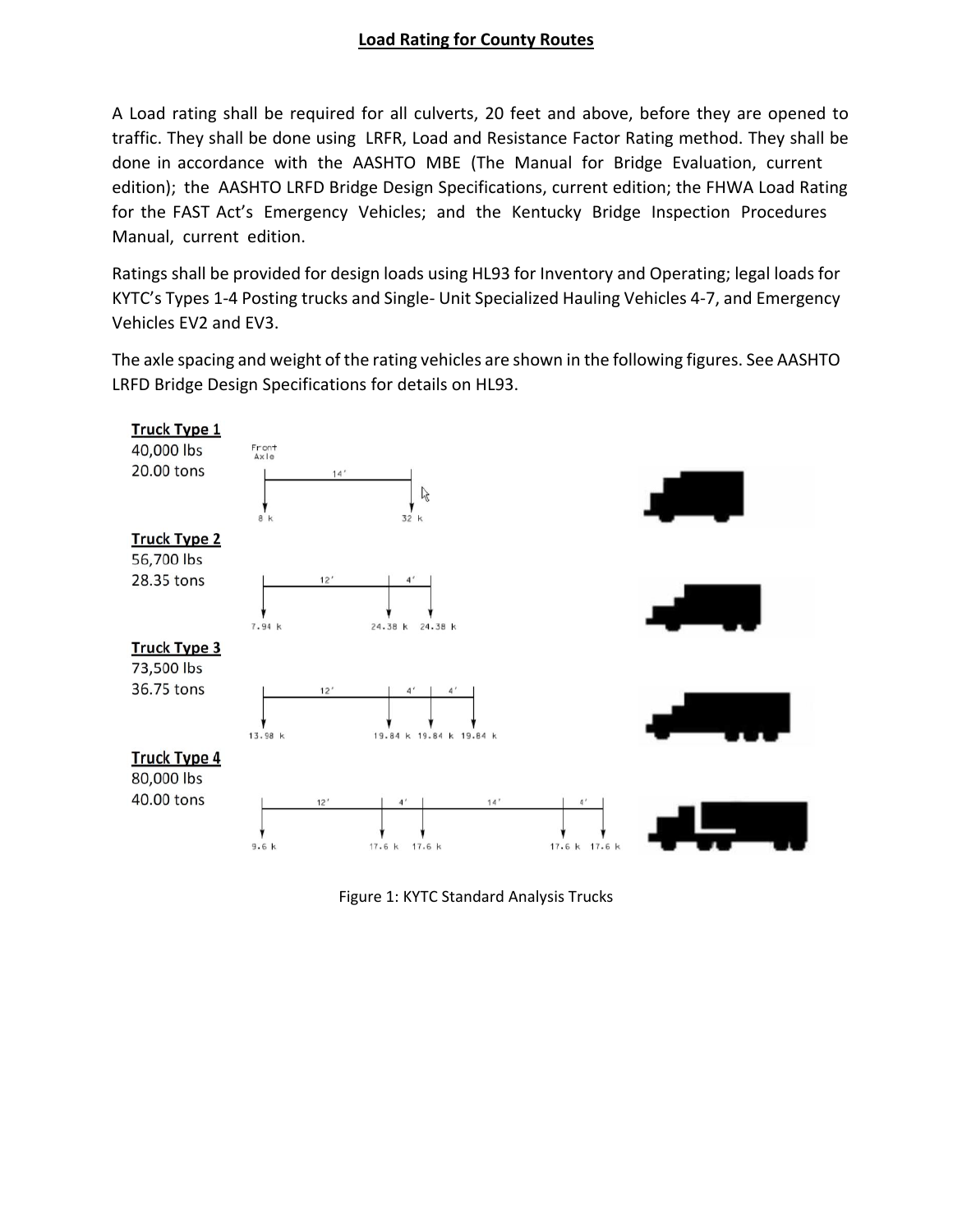

Figure 2: Single‐Unit Special Hauling Vehicles, SU4‐SU7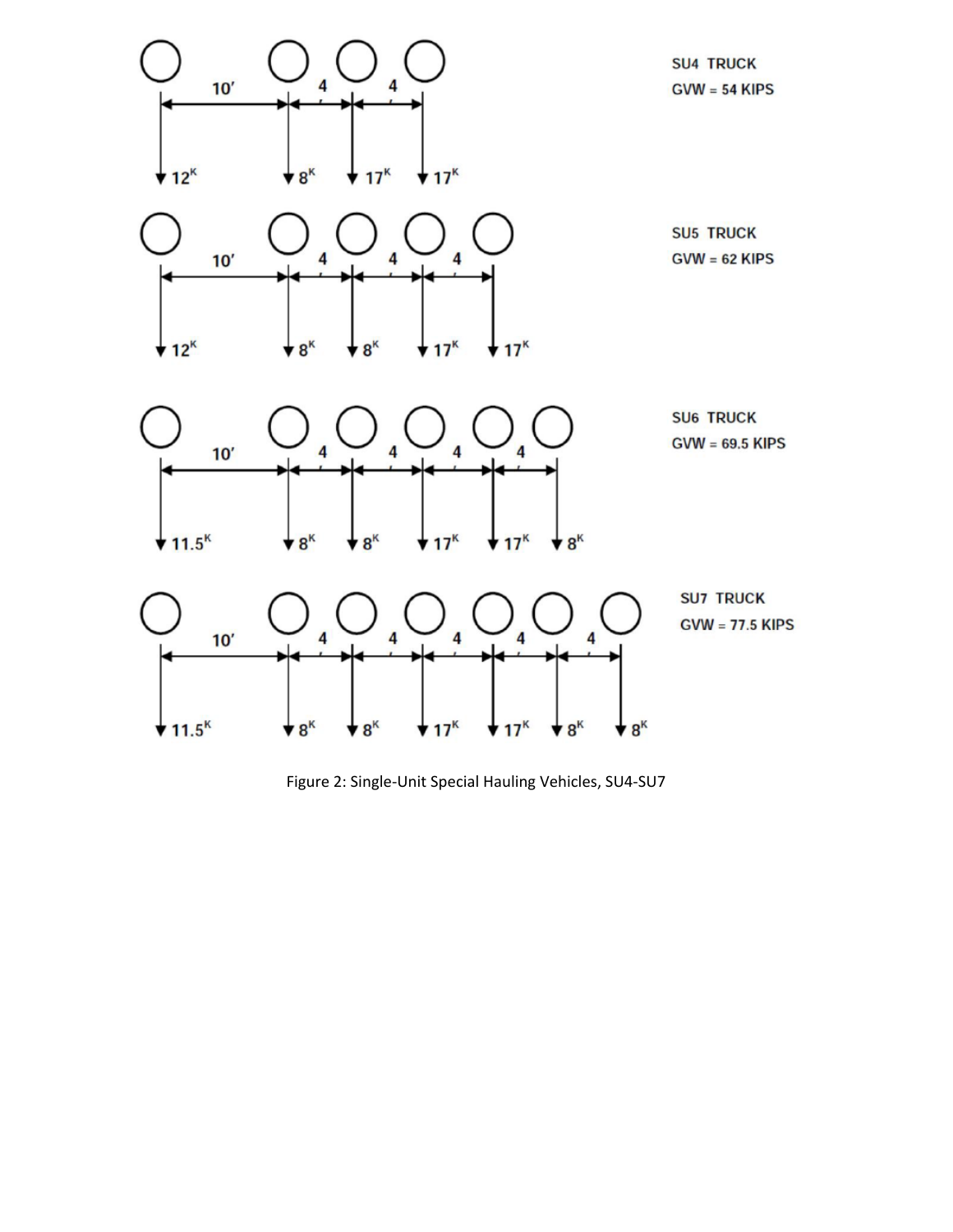

Figure 3: Emergency Vehicles

The controlling load ratings for each rating type and vehicle shall be presented in a table, such as this one, with the controlling section and location.

| <b>Rating</b> | Rating          | <b>Controlling</b><br>Rating |             | <b>Controlling</b> | <b>Controlling Location</b>        |
|---------------|-----------------|------------------------------|-------------|--------------------|------------------------------------|
| <b>Type</b>   | <b>Vehicle</b>  | <b>Factor</b>                | <b>Tons</b> | <b>Section</b>     |                                    |
| Inventory     | <b>HL93</b>     | 0.8                          |             | Arch               | Buckling at top                    |
| Operating     | <b>HL93</b>     | 1.02                         |             | Arch               | Buckling at top                    |
| Posting       | KY Type 1       | 2.39                         | 47.8        | Arch               | <b>Buckling at</b><br>pier/bearing |
| Posting       | KY Type 2       | 1.69                         | 47.9        | Arch               | <b>Buckling at</b><br>pier/bearing |
| Posting       | KY Type 3       | 1.33                         | 48.9        | Arch               | Flexure at top                     |
| Posting       | KY Type 4       | 1.34                         | 53.6        | Arch               | Shear at top                       |
| Posting       | SU4             | 1.8                          | 48.6        | Arch               | Shear at pier/bearing              |
| Posting       | SU <sub>5</sub> | 1.6                          | 49.6        | Arch               | Buckling at top                    |
| Posting       | SU <sub>6</sub> | 1.43                         | 49.7        | Arch               | Buckling at top                    |
| Posting       | SU <sub>7</sub> | 1.31                         | 50.8        | Arch               | Buckling at top                    |
| Posting       | EV <sub>2</sub> | 1.05                         | 30.5        | Arch               | Flexure at top                     |
| Posting       | EV <sub>3</sub> | 1.02                         | 43.9        | Arch               | Flexure at top                     |
|               |                 |                              |             |                    |                                    |
|               |                 |                              |             |                    |                                    |

Table 2: Example Table of Controlling Load Ratings

The summary shall include the table of controlling load ratings, the date the load rating was completed, design loading of the culvert, the road that crosses the culvert, and the facility that the road crosses (i.e. KY 99 over Yellow Creek).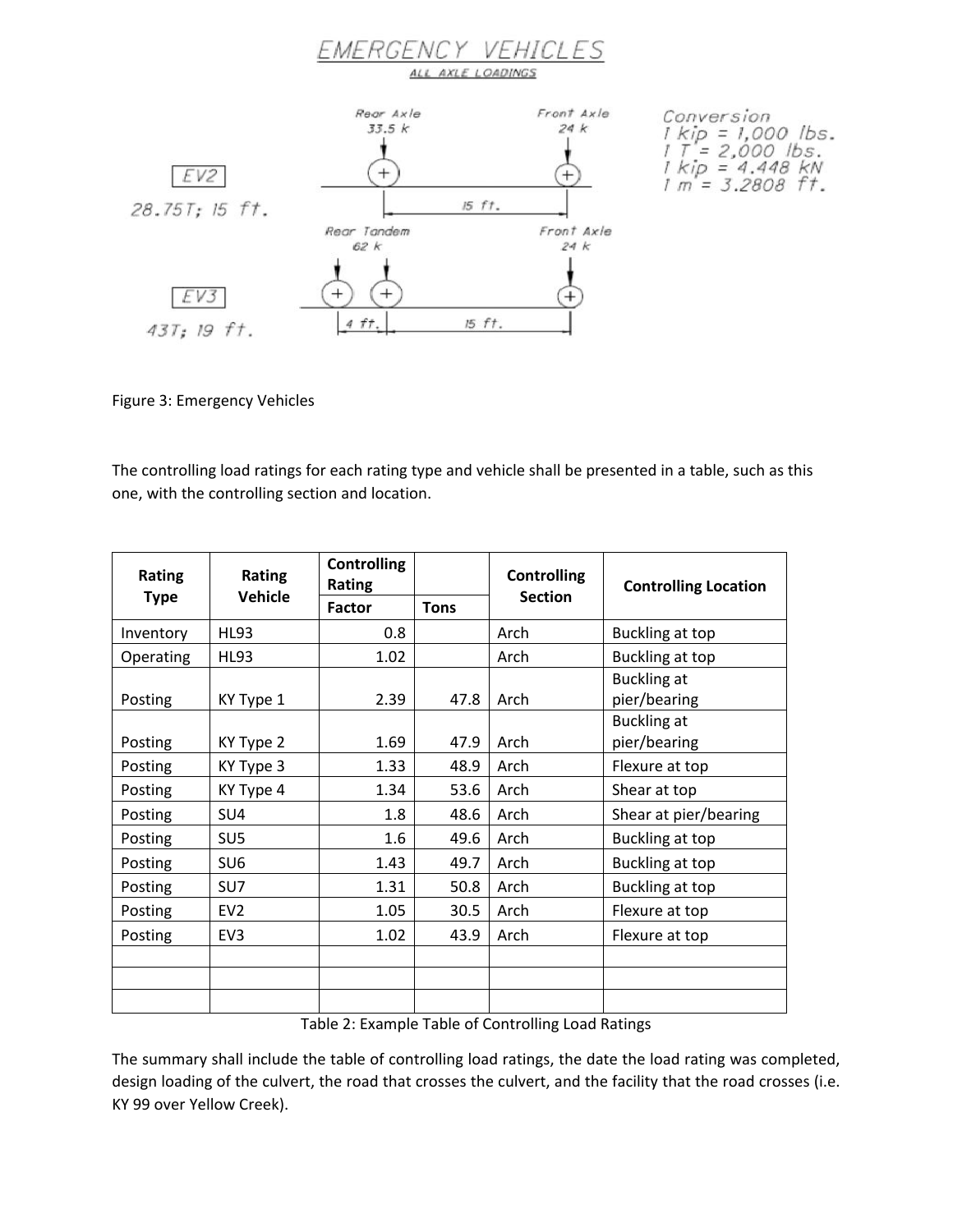#### **R E S O L U T I O N**

**Fiscal Court of Marshall County** 

**Resolution adopting and approving the execution of a Rural Secondary Program Agreement between the Fiscal Court and the Commonwealth of Kentucky, Transportation Cabinet, Department of Rural and Municipal Aid, and accepting all roads and streets referred to therein as being a part of the County Road System.** 

**Be it resolved by the Fiscal Court that:** 

 **The Fiscal Court does hereby certify that all roads and streets referred to in said Agreement are county roads as defined in KRS 178.010(1)(b); and** 

 **The Fiscal Court does hereby ratify and adopt all statements, representations, warranties, covenants, and agreements contained in said Agreement and does hereby accept said Agreement and by such acceptance agrees to all the terms and conditions therein stated; and** 

 **The County Judge/Executive of the county is hereby authorized and directed to sign said Agreement as set forth on behalf of the Fiscal Court of Marshall County, and the County Clerk of Marshall County is hereby authorized and directed to certify thereto.** 

 **Page 1 of 2**